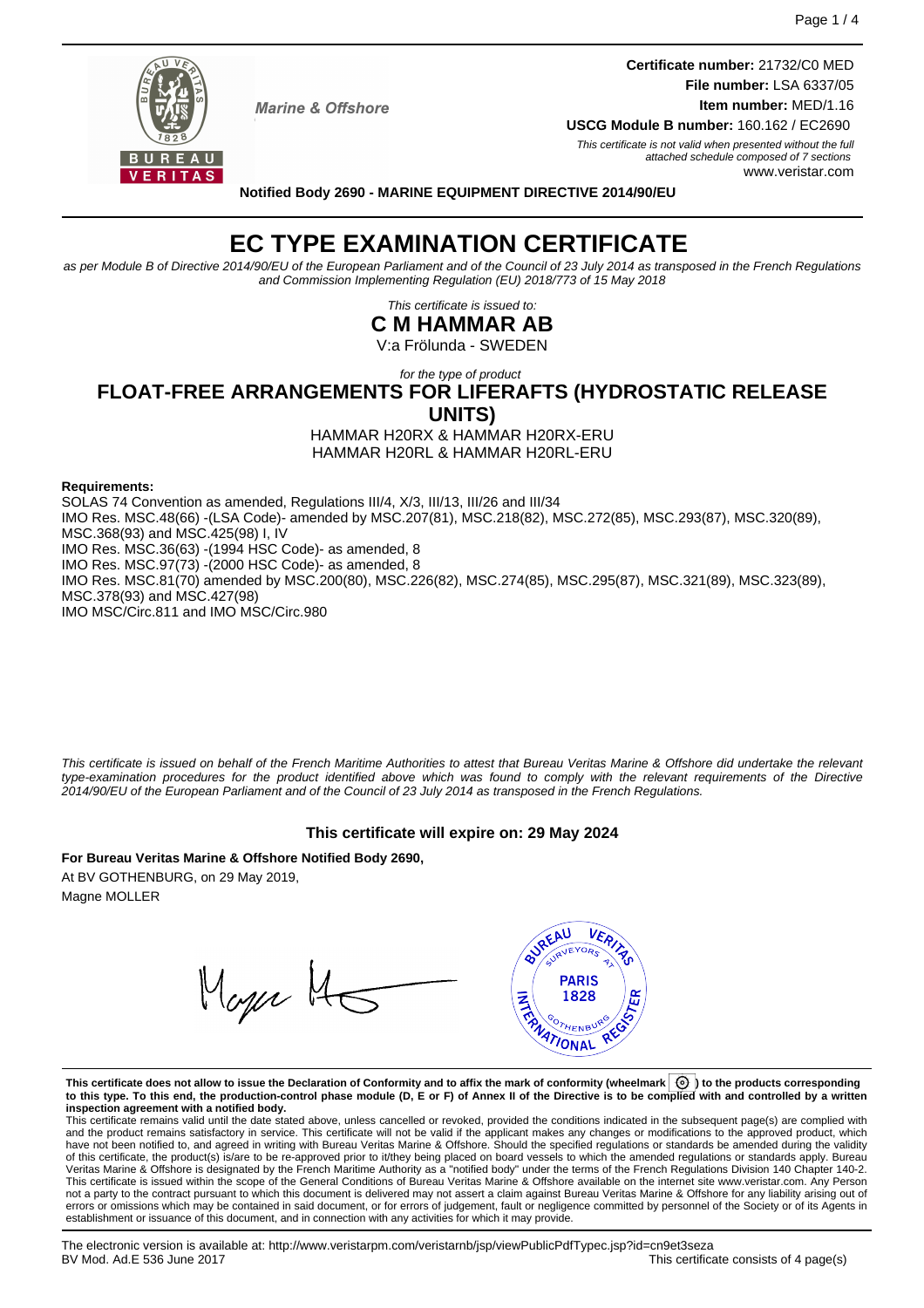# **THE SCHEDULE OF APPROVAL**

### **1. PRODUCT DESCRIPTION :**

The **HAMMAR H20RX / HAMMAR H20RL** Hydrostatic release unit is intended for fitting float free arrangements for life rafts.

- It is not fitted with a manual operation device.
- It does not need to be periodically serviced (it is of "disposable sealed unit" type).
- Set for a release depth not less than 1,5 and not greater than 4 meters.
- It is not part of the painter system (It is not subjected to the painter system strength).

H20RX - Operational lifetime of a total of 30 months installed onboard H20RL - Operational lifetime of a total of 36 months installed onboard

The version **HAMMAR H20RX-ERU** (Hydrostatic release Unit) and **HAMMAR H20RL-ERU** (Hydrostatic release Unit) is intended for use together with an Electric Remote Release system designated under trade name "Hammar ERRS", i.e life rafts can launch from one or more remote positions.

- The ERRS system is powered by the ship's Emergency Power Supply and by a back-up battery at every Control Panel.
- The ERRS system may be activated from one or several remote release positions.
- The ERRS system does not affect the hydrostatic function of the HAMMAR H20

H20RX-ERU Operational life time of total of 30 months installed on board H20RL-ERU Operational life time of total of 36 months installed on board

This EC Type Examination Certificate only covers the hydrostatic function of the HRU version HAMMAR H20, as per requirements stated of front page of this certificate, and does not cover the additional ERRS system, although its design was addressed by the Society.

### **2. DOCUMENTS AND DRAWINGS :**

| <b>Specific Drawings</b><br>$\bullet$     |                 |            |                                                                                         |                     |      |
|-------------------------------------------|-----------------|------------|-----------------------------------------------------------------------------------------|---------------------|------|
| <b>Number</b>                             | <b>Revision</b> | Date       | <b>Description</b>                                                                      |                     |      |
| A001074                                   |                 | 22/05/2012 | Hydrostatic Release Unit H20X                                                           |                     |      |
| A001111                                   |                 | 24/01/2019 | H20RL Hydrostatic Release Unit                                                          |                     |      |
|                                           |                 |            | Detailed drawings and specifications are contained in the following document            |                     |      |
|                                           |                 |            | <b>Document</b>                                                                         | <i><b>Issue</b></i> | Date |
| CM HAMMAR AB - DRAWING AND SPECIFICATIONS |                 |            | 8                                                                                       | 2019-03-28          |      |
| Markings<br>$\bullet$                     |                 |            |                                                                                         |                     |      |
|                                           |                 |            | <b>Document</b>                                                                         | <i><b>Issue</b></i> | Date |
| 003 Top Label H20RX                       |                 |            |                                                                                         | 2019-05-24          |      |
| 0002 Expiry Label                         |                 |            |                                                                                         | 2014-01-15          |      |
| 005 Top Label H20RL                       |                 |            |                                                                                         | 2019-05-21          |      |
|                                           |                 |            | No departure from these documents is permitted without the prior consent of the Society |                     |      |
|                                           |                 |            |                                                                                         |                     |      |

• Manual for installation, use and maintenance *(Electronic format)*

| <u>антали</u>                                        | issue |
|------------------------------------------------------|-------|
|                                                      |       |
| 0019<br><b>HAM</b><br>anua<br>N/I<br><b>IVI</b><br>. | LL.U. |

#### **3. TEST REPORTS :**

As per test reports listed in the following document: **Hydrostatic Release Units**

| <b>Number</b>                                               | Date                                   | <b>Description</b>                                                          |
|-------------------------------------------------------------|----------------------------------------|-----------------------------------------------------------------------------|
| 31.309.78.212<br>31.309.78.212 Encl.<br>31.309.78.212 Encl. | 01/03/1985<br>15/03/1985<br>01/10/1985 | Initial type tests<br><b>Submergence Tests</b><br><b>Tests on Membranes</b> |
| 85M51019<br>85M51019 Encl.2<br>85M51019 Encl.4              | 28/08/1985<br>28/08/1985<br>29/08/1985 | Type tests on the membranes                                                 |
| 21.99-90 34084                                              | 24/01/1990                             | Corrosion tests on the blades                                               |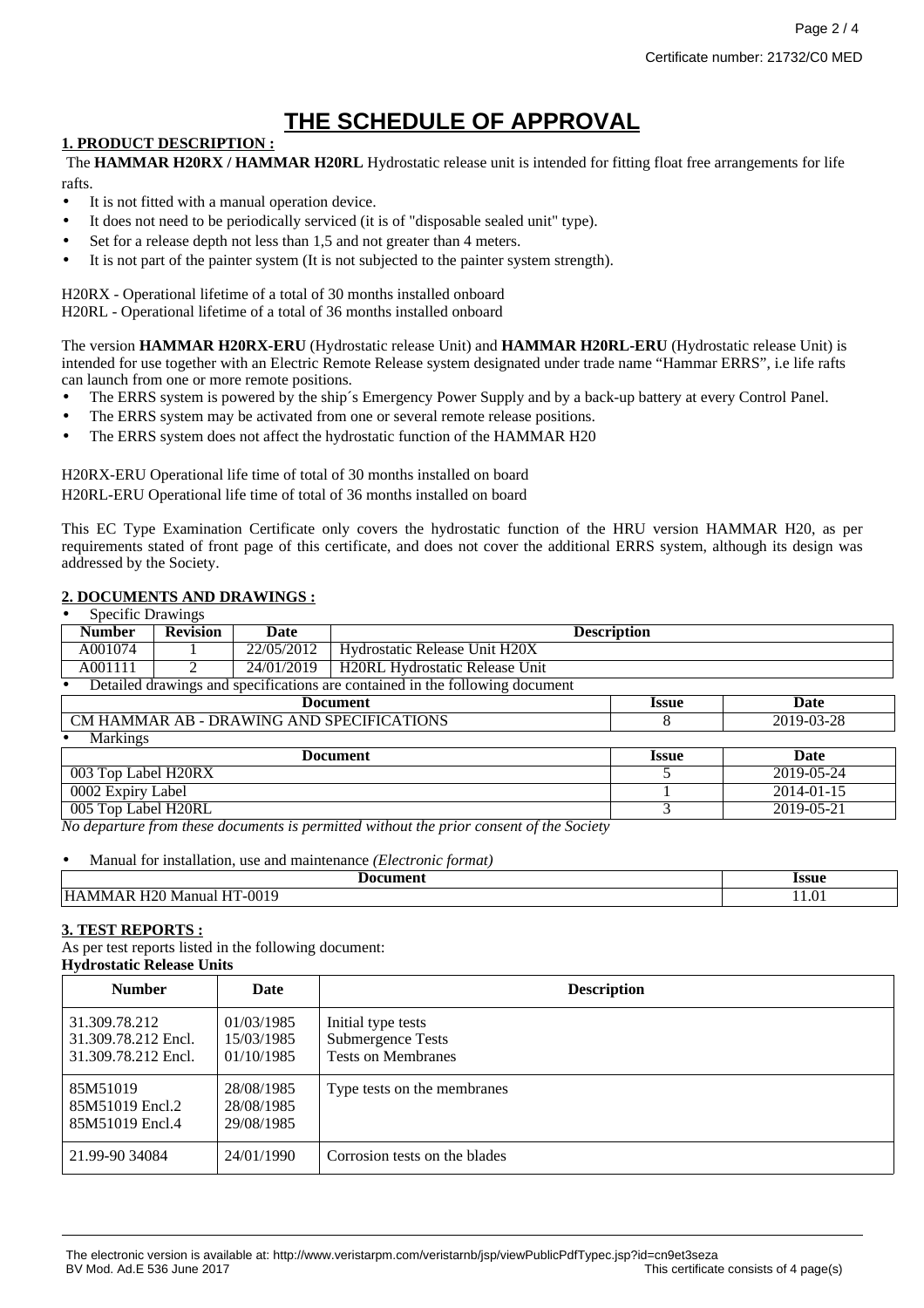#### **Hydrostatic Realease Units (Continued)**

| <b>Number</b>         | <b>Date</b> | <b>Description</b>                                                                           |
|-----------------------|-------------|----------------------------------------------------------------------------------------------|
| M51400                | 04/09/1990  | Corrosion tests on the blades and HRU                                                        |
|                       | 10/12/1993  | Reassessed by the Swedish National Maritime Administration - Maritime Safety<br>Inspectorate |
| KMyP203085b           | 06/08/2002  | Type tests: Corrosion resistance, Temperature cycling, and release test                      |
| $N^{\circ}$ KMyP03765 | 05/09/2002  | Type tests: Corrosion resistance, Temperature cycling, and release test                      |
| P801304               | 2008/03/13  | Solar radiation test                                                                         |
|                       | 2009/06/22  | H <sub>20</sub> X, Disposable hydrostatic release unit                                       |
| 8P03320-01            | 2018/04/09  | Corrosion resistance test of knife sets                                                      |
|                       | 2019/04/26  | Type tests: Temperature cycling, and release test                                            |

#### **Weak Link**

| luun hom<br>'lidcl | Date       | * locorintion<br>upuon       |
|--------------------|------------|------------------------------|
|                    | 14/10/2009 | <b>TTT</b><br>Weak link test |

#### **Rope Sling**

| $\mathbf{A}$  |            |                                                                     |
|---------------|------------|---------------------------------------------------------------------|
| <b>Number</b> | Date       | <b>Description</b>                                                  |
| 96H30094B     | 05/06/1995 | Breaking load test of rope sling with fisherman's knot              |
| 99H50846 b    | 18/11/1999 | Tensile strength test of link/single point metal connector          |
| KMp I-2013    | 2002/10/28 | Strength test of the rope slings, liferaft for more than 25 persons |
| 169GTB19      | 2019/04/26 | Strength test of the rope slings fishermans knot                    |

#### **4. APPLICATION / LIMITATION :**

- As per requirements stated on front page of this Certificate.
- Where the weak link is part of the supply, it shall comply with items  $N^{\circ}$  21, 22 & 23 on drawing  $N^{\circ}$  A000163 Rev. 2.
- Since not submitted to the painter strain there is no limitation in respect to the liferaft capacity (the "Rope sling", which is part of the device was strength tested at 15 KN, liferaft for more than 25 persons)
- The onboard installation and the maintenance of the Hydrostatic Release Unit shall be carried out according to manufacturer's instructions.
- In addition of the Electronic version of the "manual for installation, use and maintenance", a paper version of the manual should always be available free of charge for the consumers who request it.

#### **5. PRODUCTION SURVEY REQUIREMENTS :**

5.1 - This certificate alone does not allow the applicant to issue the Declaration of Conformity and to affix the mark of conformity (wheelmark) to the products corresponding to this type. To this end, the production-control phase module D Production Quality Assurance or module E Product Quality Assurance or module F Product Verification of Annex II of the Directive is to be complied with and controlled by a written inspection agreement with a Notified Body.

5.2 - For information concerning the production phase modules, **CM HAMMAR AB** has declared the following manufacturing site(s):

#### **CM HAMMAR AB**

August Barks Gata 15 S-42132 V:a Frölunda **SWEDEN**